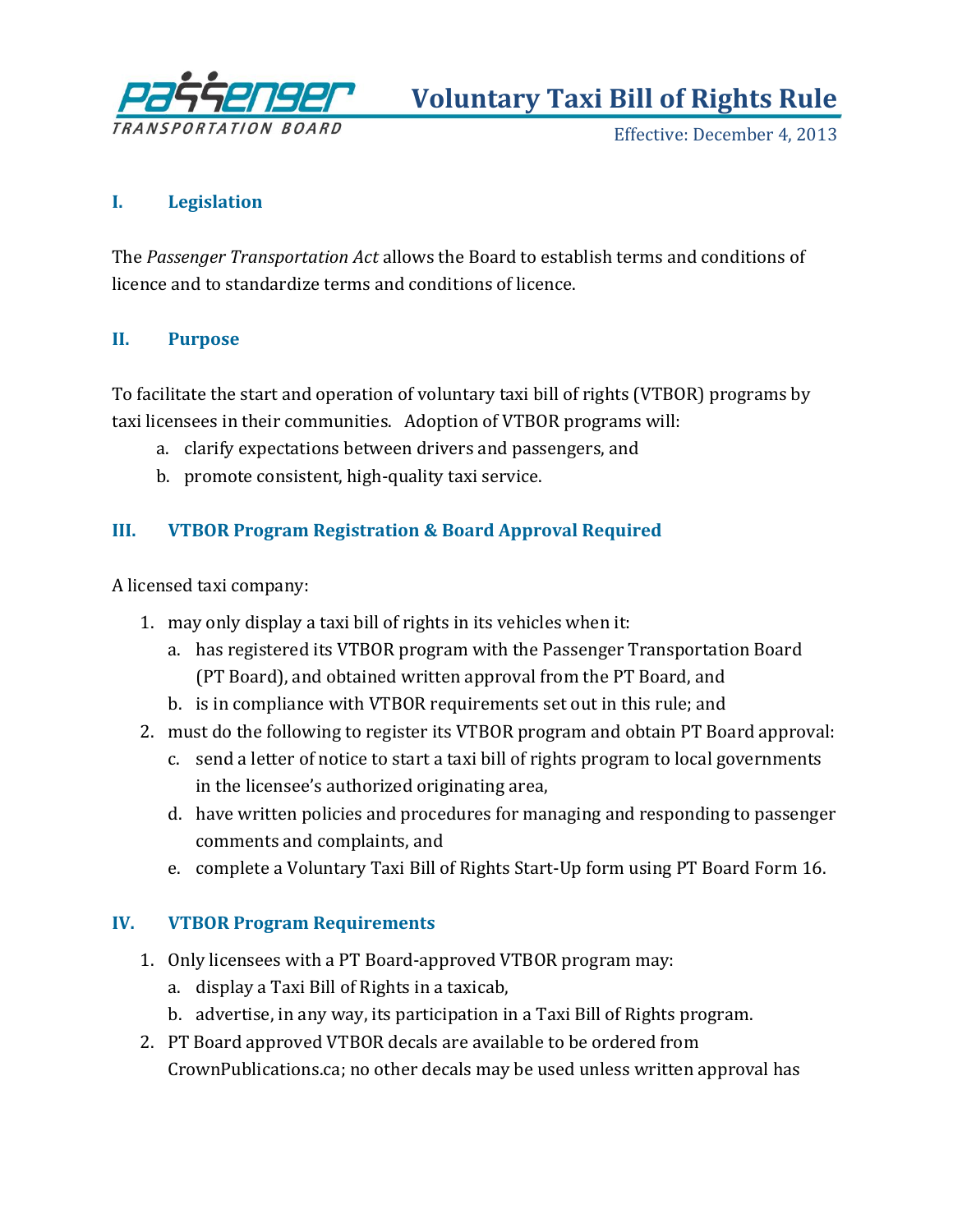been obtained from the PT Board. (See appendix A to preview the content of a VTBOR decal).

- 3. A licensee that operates a VTBOR program, starting no less than one month after receiving PT Board approval for its VTBOR program, must:
	- a. display, at all times, a PT Board-approved VTBOR decal in each taxicab operated under the licence and in accordance with the following specifications:
		- i. One decal must be affixed to an interior rear-seat, side window and not on any other window
		- ii. Decals must be displayed in an upright position with the complete text intact and visible to anyone who reads it
		- iii. Decals may not be obstructed; however, licensees may cover the words "Contact the General Manager for the taxi company you are using" with its own decal if the decal (a) displays the licensee's phone number and supplemental contact information, if any, such as email or web URL, and (b) is readable and printed on a durable, non-paper decal (e.g. vinyl) with a permanent adhesive; and
	- b. Continue to operate a VTBOR program in compliance with this rule until written approval to end its VTBOR program has been obtained from the PT Board.
- 4. Licensees with an approved VTBOR program are responsible for costs incurred in setting up and operating a VTBOR program. This includes the cost of new decals, future replacement decals, displaying company contact information and responding to passenger comments and complaints.

# **V. Applicability**

- 1. This rule applies to licensees that operate taxis excluding those based in Metro Vancouver.
- 2. For the purpose of this Rule, unless the Board approves otherwise, a taxi is a vehicle that has a taxi meter or top light.

## **VI. Dates**

Approved: Effective Date: December 3, 2013 December 4, 2013

*2*